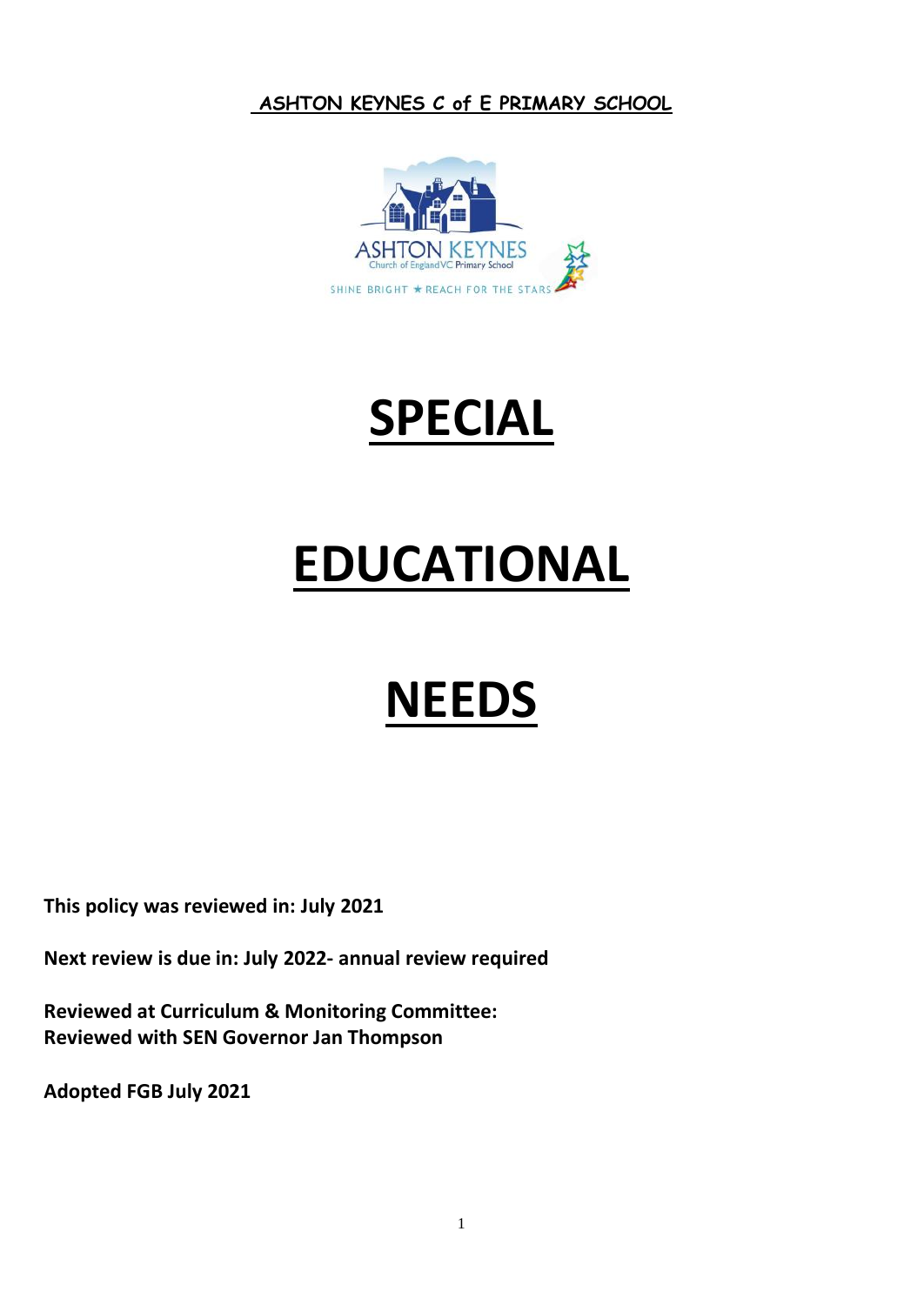# *We believe that all children have a right to a broad and balanced curriculum, relevant and differentiated, which demonstrates progression and coherence.*

# *All children are valued and their self-esteem promoted.*

*All teachers are teachers of children with Special Educational Needs*

*All children can learn and make progress, if only in very small steps.*

# *Definition of Special Educational Needs and Disabilities (SEND)*

"Children have special educational needs if they have a *learning difficulty* which calls for *special educational provision* to be made for them. Children have *a learning difficulty* if they:-

- Have a significantly greater difficulty in learning than the majority of children of the same age **OR**
- Have a disability which prevents or hinders them from making use of educational facilities of a kind generally provided for children of the same age in school. **OR**
- Are identified as having specific gifts or talents that enable them to achieve well above the norm for their chronological age in specific areas of the curriculum. (Further information regarding the provision for able, gifted or talented (AG&T) children can be found in the AG&T policy)

At Ashton Keynes School we believe in providing every possible opportunity to develop children's full potential in a supportive and inclusive environment. We are committed to the principle of equality for all its pupils to a broad and balanced curriculum. We aim for all children to feel valued and to have their self-esteem, skills and abilities promoted. We believe that every teacher is a teacher of every child, including those with SEN. This policy has been developed in consultation with our teachers and governors, reflecting the aims set out in the SEND Code of Practice, 0-25 guidance (2014). It has been shared with our parents and families thorough our SEND School Information report which can be accessed through the school website.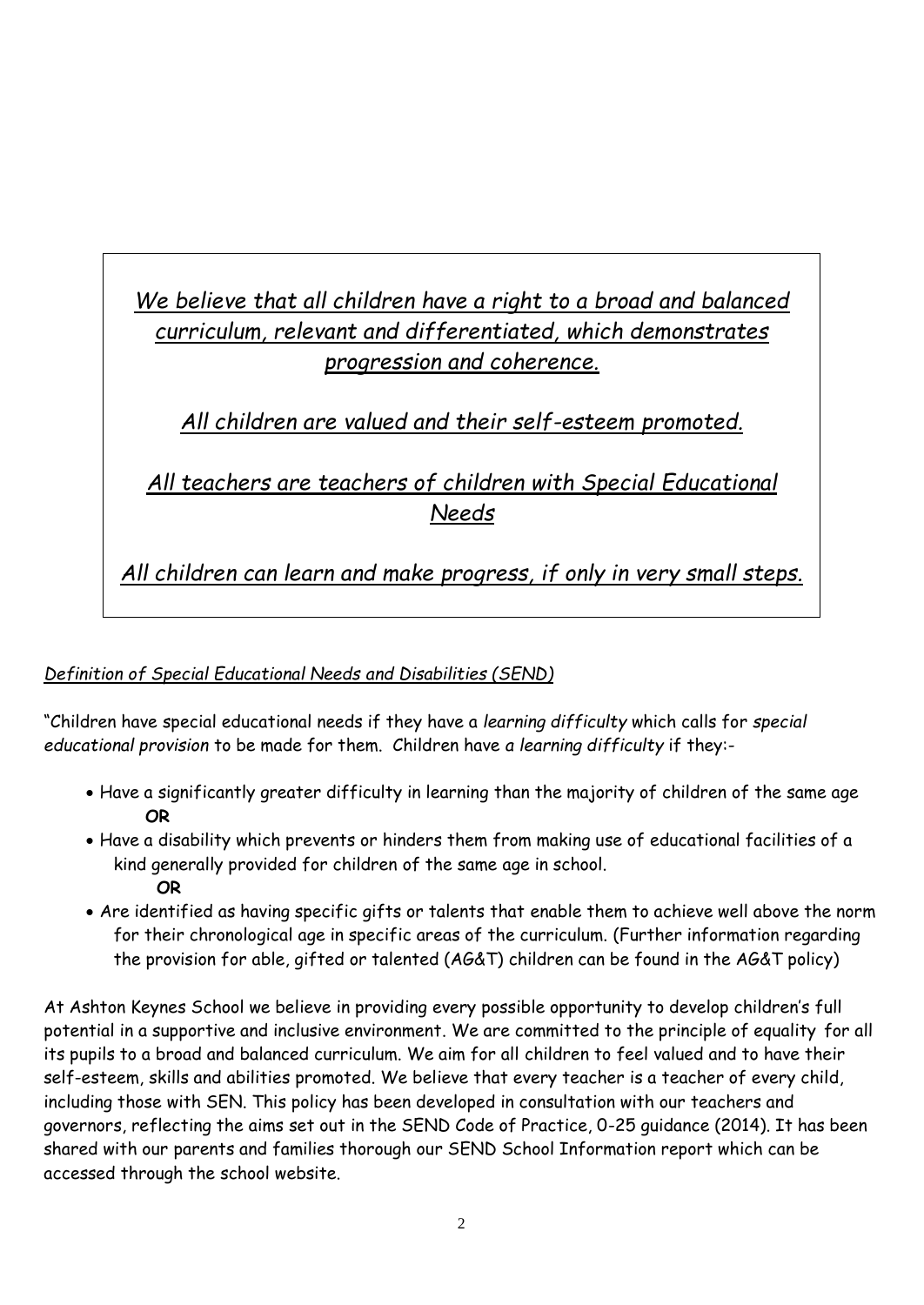# *Aims*

We believe in providing every possible opportunity to develop the full potential of all children. All children have the right to a broad and balanced curriculum, including extra curricular activities where appropriate and full access to the National Curriculum. We provide a focus on outcomes for children and young people and not just the hours of provision/support provided for those pupils with additional needs.

We intend to:

- Work with the guidance provided in the SEND Code of Practice 2014
- Identify and monitor pupils individual needs at the earliest possible opportunity in order to promote achievement and pupils reaching their full potential.
- Work in close partnership with parents and pupils who have additional needs, ensuring that they are kept fully informed and involved in working towards the desired outcomes for those pupils, encouraging pupil involvement in setting long term and short term goals.
- Operate a 'whole pupil, whole school' approach to the management and provision of support for special educational needs.
- Provide support and advice for all staff working with special educational needs pupils.
- Work in close partnership, where appropriate, with outside agencies to support the needs and provision for children who have special educational needs.
- Ensure SEN provision is an integral part of the School Improvement Plan and the school's self evaluation process.
- Ensure the quality of SEN provision is continually monitored.
- Ensure that all of the information related to SEN is available as part of the SEN Information Report.
- Keep accurate and up to date records of the desired outcomes and progress of children with Special Educational Needs, involving children whenever appropriate.

# *Objectives*

- To identify and monitor children's individual needs from the earliest stage so that appropriate provision can be made and their attainment raised.
- To plan an effective curriculum to meet the needs of children with special educational needs such as in our provision map, and where necessary ensure that the targets set on individual education plans are S.M.A.R.T/
- To monitor and evaluate the progress made from the interventions put in place.

# **Jan Thompson is the Special Needs Governor.**

The governing body of a community, voluntary or foundation school must:

- Do its best to ensure that the necessary provision is made for any child who has Special Educational Needs.
- Ensure that where the 'responsible person' Head teacher or an appropriate governor has been informed by the LA that a child has Special Educational Needs, and that those needs are made known to all who are likely to teach them.
- Ensure that teachers in the school are aware of the importance of identifying and providing for those children who have special educational needs.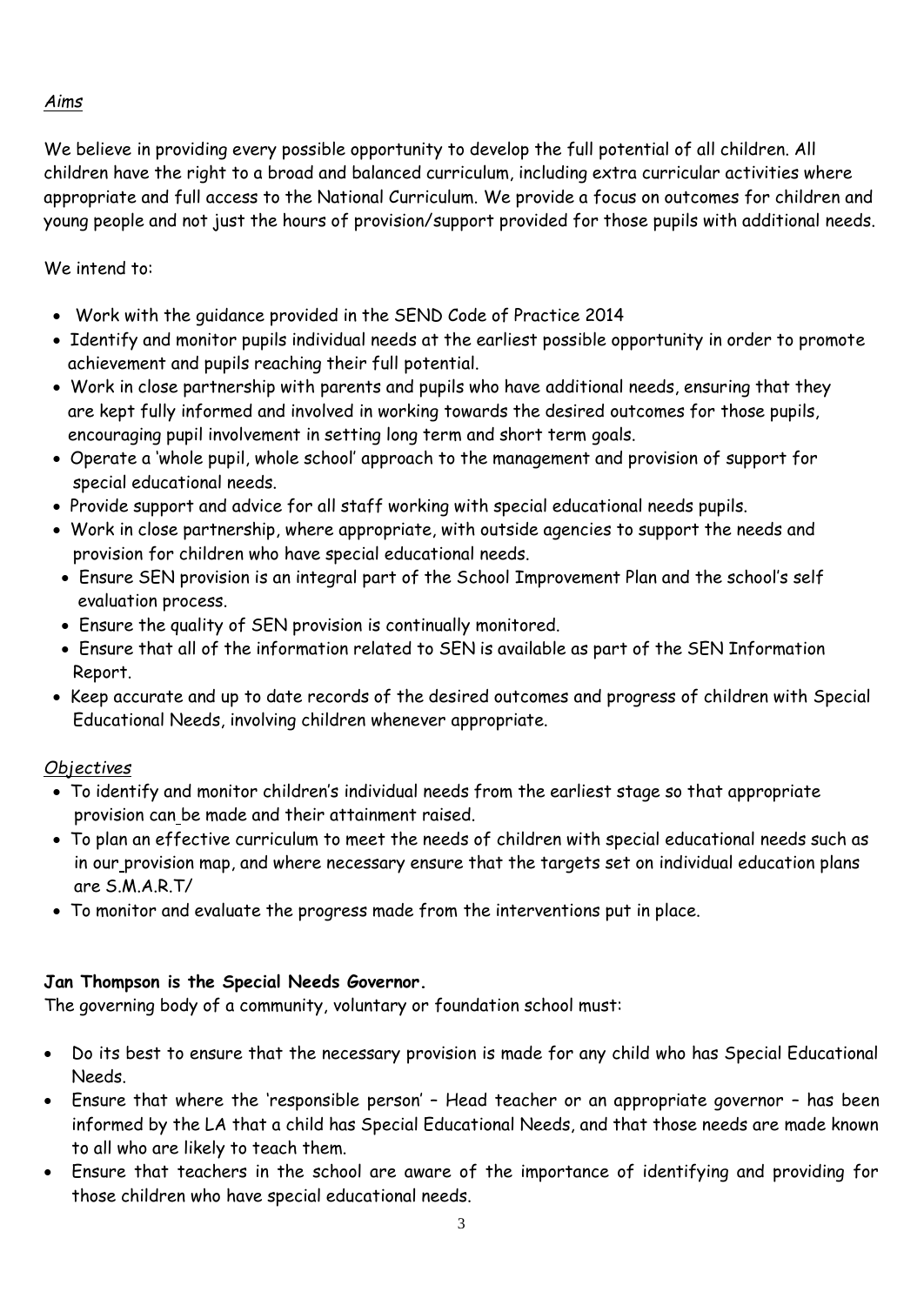- Consult the LA and the governing bodies of other schools when it seems to be necessary or desirable in the interests of coordinated special educational provision in the area as a whole.
- Ensure that a child with Special Educational Needs joins in the activities of the school together with children who do not have Special Educational Needs, so far as is reasonably practical and compatible with the child receiving the special educational provision their learning needs call for, the efficient education of the children with whom they are educated, and the efficient use of resources.
- Report to parents on the implementation of the school's policy for children with Special Educational Needs. (See also Appendix 1: Responsibilities)

## **The Head Teacher is responsible for –**

- 1. The delegation of responsibilities for additional needs
- 2. Overseeing funding arrangements
- 3. Maintaining a positive school ethos by recognizing achievement at all levels
- 4. Ensuring the additional needs and equality of curricular access are included in all school documents, policies and planning

#### **Mrs. L Kingston is the SENCO (Masters of Education (Inclusion) University of Gloucestershire. National SENDCo Award undertaked as part of Masters Degree) and is responsible for-**

- 1. Co-ordinating the provision of additional needs throughout the school.
- 2. The day-to-day operation of the special educational needs policy.
- 3. Making sure that procedures for identification and assessment are observed.
- 4. Providing advice for staff and liaising with them on completion of IEP's at KS1/2.
- 5. Working alongside staff at both Key stages assessing pupil's needs, ensuring pupils make progress.
- 6. Liaising with outside agencies, including Early Years settings.
- 7. Maintaining the SEN Support Register.
- 8. Overseeing and maintaining specific resources for additional needs.
- 9. Monitoring, evaluating and reporting on provision to the Governing Body.
- 10. Contributing to the in-service training of staff
- 11. Developing the schools SEND Policy to ensure that every child with identified needs receives consistent and high quality support.
- 12. Being available for parents, carers and staff who wish to discuss the SEN needs of their children.
- 13. Ensuring that parents and carers with children with an EHCP are kept informed of the support that is in place as well as the progress that they are making and planning ahead for the next stage.

(See also Appendix 1: Responsibilities)

# **Class teachers** have responsibility to:

- 1. Ensure that all pupils have full access to the curriculum.
- 2. Ensure that individual needs are identified.
- 3. Ensure that pupils feel valued and secure.
- 4. Complete IEPs (Individual Education Plans) and IBPs (Individual Behaviour Plans) in consultation with the SENCo.
- 5. Implement IEPs and IBPs, review and update them.
- 6. Give clear guidance to all TAs working with children with Additional Needs.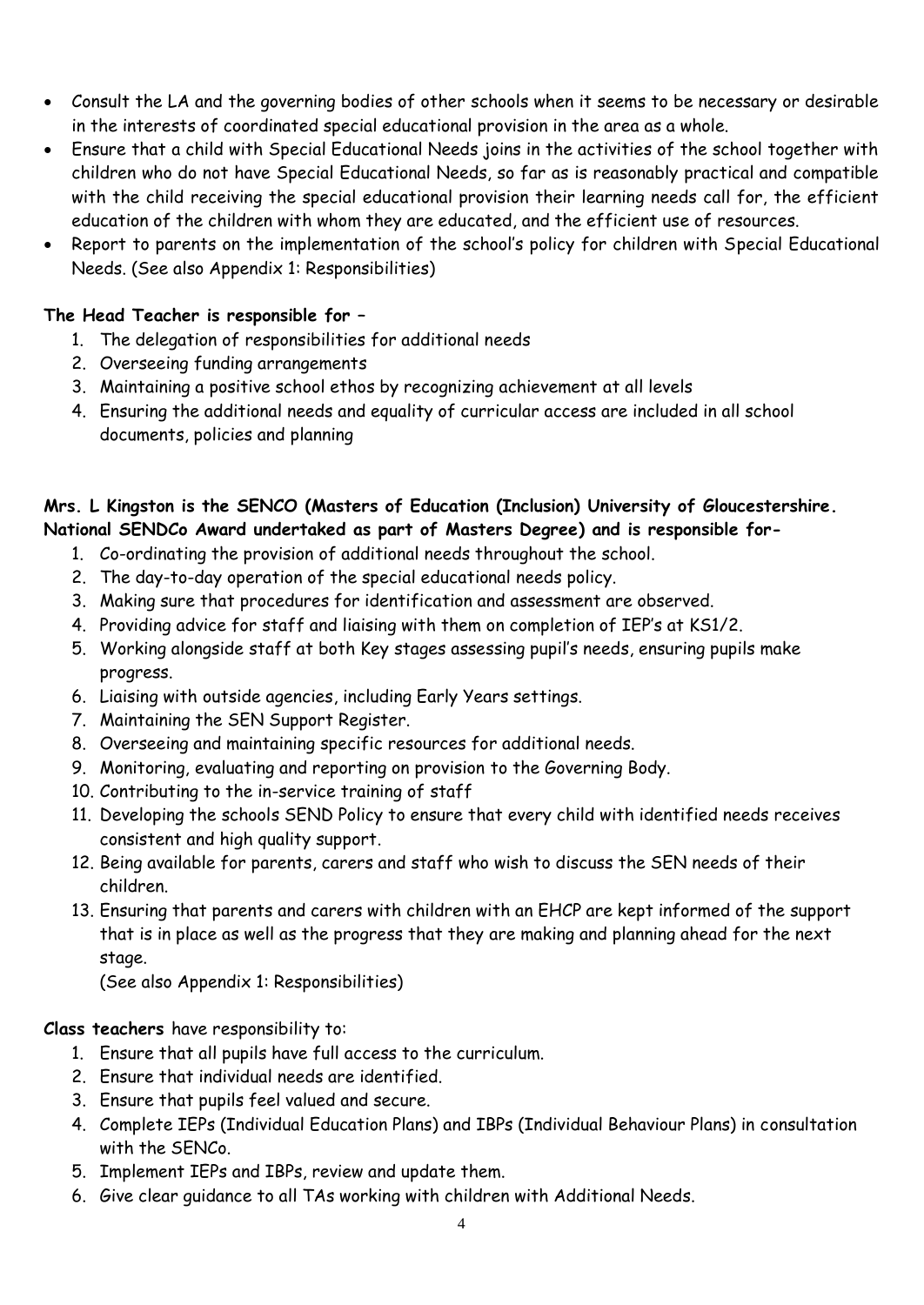7. Liaising with parents and carers about the SEN support that has been provided and the progress that the child is making as well as discussing future plans.

**Teaching Assistants** (TA's) are valued team members and have responsibility for:

- 1. Helping to carry out IEPs with children either in small groups or individually.
- 2. Supporting class teachers to ensure that all pupils have full access to the curriculum.
- 3. Reporting progress or areas of concern to the class teacher and SENCo.

# **Arrangements for co-ordinating provision for children with SEN**

The needs of the majority of children will be met in the classroom through Quality Teaching First. Teachers are expected to make every effort to ensure that children with special educational needs are fully involved in the life of the class. Class teachers are responsible and accountable for the progress and development of the pupils in their class, including where pupils access support from teaching assistants or a specialist staff; additional intervention and support cannot compensate for a lack of good quality teaching. The Code of Practice suggests that pupils are only identified as SEN if they do not make adequate progress once they have had all of the intervention/adjustments and good quality personalised teaching (pg. 88 Section 6.27 onwards)

# **Identification and Assessment arrangements and review procedures**

In accordance with the Children and Families Act 2014, Ashton Keynes Primary School aims to identify SEND at the earliest point and then make effective provision that improves the long term outcome for the child. Children with SEND are identified through the following.

- The attainment and progress of each child is continually monitored and regular progress review meetings with the senior leadership team take place. Those pupils not making expected progress are identified and a cycle of ASSESS-PLAN-DO-REVIEW is used.
- Class teachers are constantly aware of their children's learning. If they observe that a child is making less than expected progress, given their age and individual circumstances, they will seek to identify a cause. This can be characterised by progress which:
	- Is significantly slower than that of their peers, starting from the same baseline.
	- Fails to match or better the child's previous pate of progress
	- Fails to close the attainment gap between the child and their peers.

# Broad Areas of Need

SEND in schools is split onto four areas of need:

- 1. Communication and Interaction (eg. Speech and Language difficulties)
- 2. Cognition (Thinking) and Learning (learning at a slower pace than others of their age group in one or more area)
- 3. Social, emotional and mental health issues (difficulties in managing relationships with others or behaving in ways that hinder their learning or the learning of others)
- 4. Sensory and physical needs

**At Ashton Keynes School we identify the needs of pupils by considering the needs of the whole child which will include not just the special educational needs of the child or young person. We also take into consideration what is NOT SEN but may impact on progress and attainment;**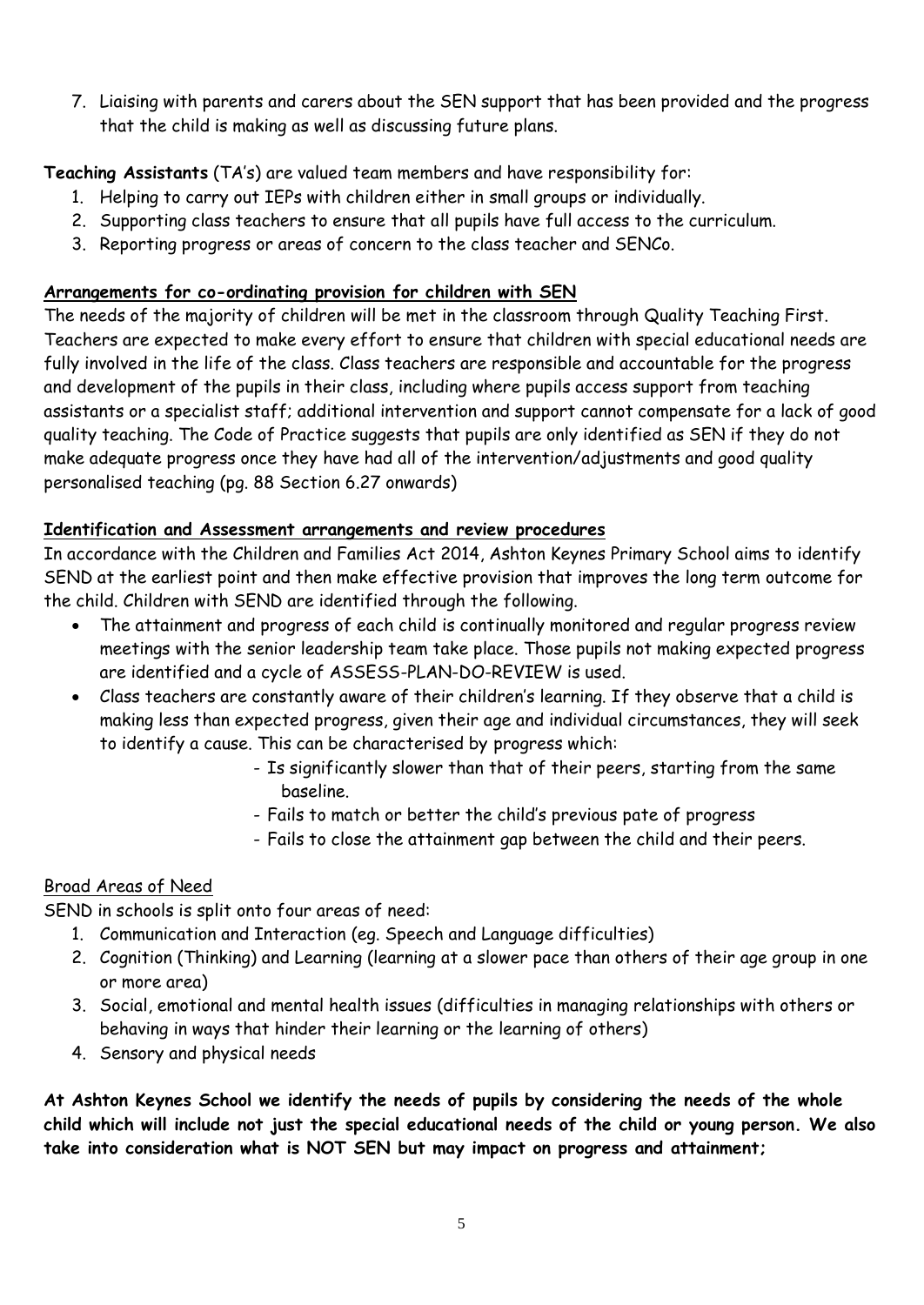- Disability (the Code of Practice outlines the 'reasonable adjustment' duty for all settings and schools provided under current Disability Equality legislation-these alone do **not** constitute SEN)
- Attendance and punctuality
- Health and Welfare
- EAL
- Being in receipt of Pupil Premium Grant
- Being a Looked After Child
- Being a child of a parent/carer in the services

Following a review of the strategies **or approaches** it may be necessary to make provision which is additional to, or different from, that which is already provided. It may be that the child:

- Makes little or no progress even when teaching approaches are targeted to their particular needs;
- Shows signs of difficulty in developing skills in literacy or mathematics;
- Shows persistent signs of emotional or behavioural difficulties, which are not addressed through the behaviour and discipline approaches, used in school;
- Has physical or sensory problems and despite specialist equipment being provided still makes little or no progress;
- Has communication and/or interaction difficulties which lead to them making little or no progress.

The school will seek additional information from the parents/carers, and in some cases, outside agencies, who may be involved with the child. When we have all the available information (including the Graduated Response to SEN document) we will consider with the parents/carers and the child the next strategy for action. This may involve engaging the child in an appropriate programme as part of the Provision Map. Any provision made and the progress made by your child will be discussed with you at parent evenings or through our normal channels of communication.

Where, despite all of our efforts, the child still continues to make little or no progress in relation to the targets set, process will move to **SEN Support***.*

# **A Graduated Approach to SEN support**

The additional support provided for these pupils will still be tracked through our whole school provision map but could also involve contacting external support services provided by the LA through the Diagnostic Referral Tool (DART form) and other external agencies such as the Autism Pathway (providing the child's Drs Surgery is registered in Wiltshire). We will seek advice on achievable outcomes and strategies, or more specialist assessments that can help us with our planning. An IEP will be written to reflect the desired outcomes after consultation with these agencies, parents/carers, the child and the SENCO and class teacher. Parental consent will be sought before any outside agencies are involved. An Individual Education Plan will provide for:

- The child's strengths and weaknesses
- The date the IEP is written
- The names of staff and/or outside agencies involved with the targets
- Short-term and long term desired outcomes for the pupil;
- The teaching strategies;
- What provision will be;
	- Date of the review the plan;
- How we will judge progress (success criteria) including the exit criteria will be judged;
- Any outcomes after a review; and
- The signature and comment from both the child and parent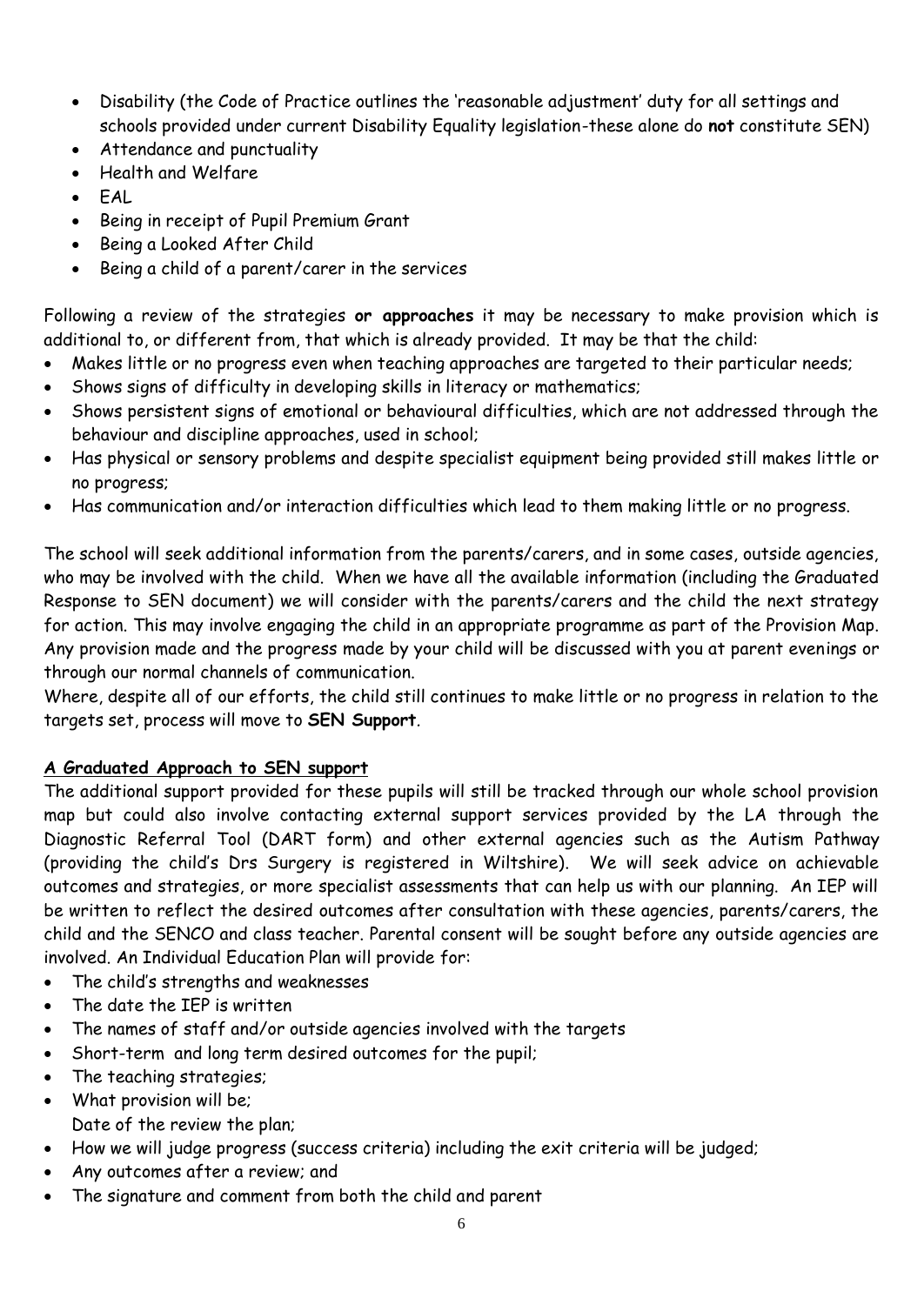All IEP's are reviewed 3 times a year and shared with parents three times each academic year, more often if necessary at parents/carers' evenings and/or individual appointments.

Through the cycle of ASSESS-PLAN-DO-REVIEW further multi-agency support may be needed e.g through the CAF process. This additional support will be co-ordinated by the SENDCo in conjunction with the CAF co-ordinator; implementing this level of support for the child and family and monitoring the impact that it has.

#### **Requesting an Educational, Health and Care Needs Assessment**

Where, despite all endeavours, the child still makes little or no progress in the areas targeted, there will be discussions with the parents/carers and child and a My Support Plan document will be put together, providing a clear picture of what is working and not working for this child along with any additional support or intervention that has been put in place to date. The Support Plan can be amended and added to regularly and can support the child from 0-25. An approach to the LA through an SEND lead worker can then be made to request an Educational, Health and Care Needs Assessment, with the My Support Plan as the supporting evidence. This may or may not result in the LA issuing an Education and Health Care Plan (EHC Plan), in Wiltshire this is called a My Plan. Where a child has a EHC Plan, a My Plan Review meeting will be held annually at which parents/carers, child, outside agencies, SENCO and other staff as appropriate, will be invited to attend. This review monitors the progress against the objectives of the My Plan and any actions to support them. This meeting has a child centred approach and involves all parties equally in the discussion that takes place.

#### **Admission arrangements**

The admission policy is based on the agreed Wiltshire policy. All pupils will be treated according to their needs in line with the school's policy for equality or provision. No pupil will be denied admission because of his or her creed, race, physical or academic attainment. Where a pupil has a particular need the governors will make every effort to ensure that pupil's needs are met. If a pupil is transferring into the school with an EHCP, IEP or Support Plan or who has been receiving extra support in their previous school the continuation of this support will be negotiated through the LA to ensure their needs can be met. The school will only accept pupils prior to their normal admission date if requested by outside agencies. TAs will support them in class mainly. Prior to the beginning of each academic year consultation will take place between year group teachers and SENCo if required, to discuss the child's progress, difficulties and present needs. Any variations of the above will need to be agreed by the full governing body.

#### **Specialist facilities**

There is not a special unit in the school.

#### **Criteria for evaluating the success of the policy**

The policy will be evaluated against the following objectives (stated on Page 1) measured by:

- An analysis of teachers planning, which identifies specific objectives for pupils with additional needs, work sampling by SENCo.
- The percentage of pupils with additional needs being fully involved in all aspects of school life
- Increased parental awareness of the desired outcomes for pupils by discussing and receiving copies of IEPs for their child.
- Increased governor awareness of their responsibilities and discussion of the implications of additional needs at both full governors meetings and sub-committees.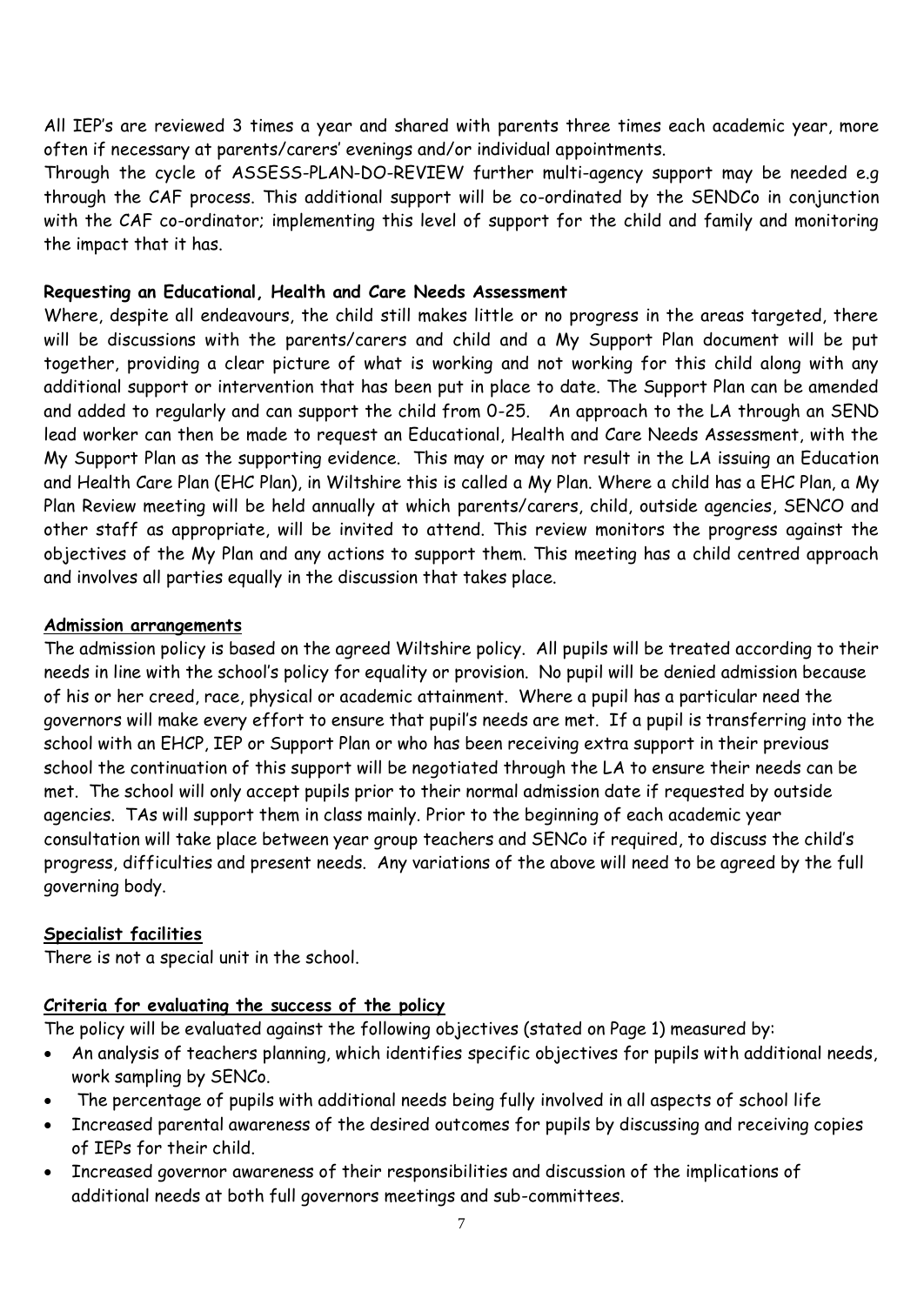- Pupils' involvement in discussing, constructing and reviewing their own IEPs.
- IEP outcomes are monitored to ensure that children make progress
- IEP outcomes take into account the recommendations made by outside agencies
- Pupils' attainment, as measured by objective testing and teacher's professional judgement.
- The head teacher's continued recognition that the curriculum must be relevant to all pupils by taking additional needs into account in the formulation and implementation of policies throughout the school.
- Increased TAs understanding of their role in the school in relation to pupils with additional needs and working collaboratively with the SENCo, teaching staff and staff from external agencies.
- Increased teacher's familiarity with and implementation of the school's special educational needs policy and approaches to meeting the needs of pupils with additional needs.
- The LA receiving timely information about the progress made by pupils with additional needs including those with statements.
- Increased links with Pre-school groups, evaluated through inclusion and smooth integration into the Foundation Stage at Ashton Keynes School.

#### **Complaints procedure**

If parents or carers have a complaint concerning provision for their child they should initially discuss this with the class teacher. If this proves unsuccessful the matter should be referred to the SENCo and the Head Teacher. Should the matter still be unresolved the parents should contact the Special Educational Needs Governor. If the complaint remains unresolved the chair of governors should be involved and finally, after an appeal by parents the complaint should be taken to the LA or the Secretary of State.

#### **Staff training and liaison**

Through the monitoring and evaluating of the provision the SENCo, with the Head Teacher will identify any particular professional development needs of the staff. This will, where appropriate, be linked closely to the school's improvement plan and/or performance management objectives. Staff who attend further courses will feedback on courses attended through staff meetings. The effectiveness of such professional development will be monitored and evaluated by the SENCo, and information provided during the annual evaluation of the school's overall SEN provision. The SENCo regularly attends network meetings in order to keep up to date with local and national updates in SEND. TA's also have the opportunity to attend regular TA network meetings which often focus on a particular area of SEND.

#### **Links and use of outside agencies**

Close links are maintained with the LA support services in order to ensure that the school makes appropriate provision for children with special educational needs. Where it is necessary to contact outside agencies, the SENCo will usually make the necessary arrangements and discuss with parents/carers accordingly. These agencies normally include the Local Authority Team including the Educational Psychologist, Learning Support, Physical and Sensory Impairment Support Service team, Speech Therapist, Behaviour Support team, Health and LA personnel. The SENDCo is able to refer children on to the Wiltshire Autism Pathway where there is sufficient evidence to do so. Any or all of these agencies may be involved in the construction, delivery or review of targets set in children's Individual Education Plans in order to ensure children's attainment is raised and progress made.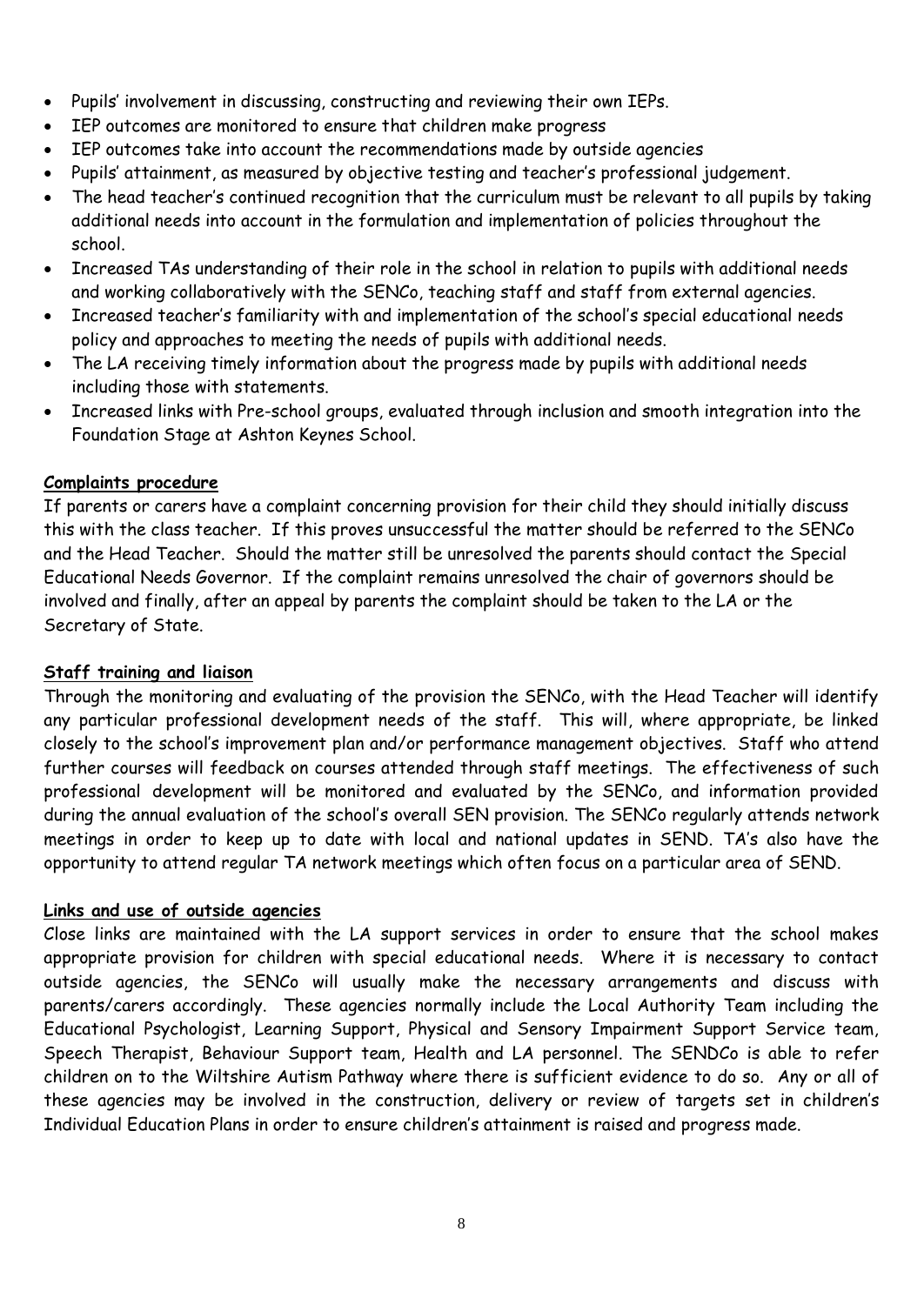#### **Partnership with parents/carers**

Parents/carers are important partners in the effective working relationship with the school in raising their child's attainment. They are fully involved in the identification, assessment and decision-making process in the school. Parents/carers' contribution to their child's education is valued highly by the staff of the school. Parents/carers are encouraged to involve their child in the decision-making processes, including recording children's views and implementing and reviewing where necessary the Individual Education Plan. The school will also update parents/carers with relevant information.

Sensitivity, honesty and mutual respect encourage children to share concerns, discuss strategies and see themselves as equal partners in the school. All children are involved in making decisions, where possible, as soon as they start at the school. The ways in which they participate reflects their emerging maturity. Confident young children, who know that their opinions will be valued and who can practise making choices, will be more secure and effective children during their school years. Children are encouraged to have a voice in deciding the priorities for our School Improvement Plan through the school council. They take ownership of their learning targets by discussing their targets and what they can do to improve. For children with SEN this includes discussing the strategies for their success. Children are encouraged to take part in reviewing their progress and in setting new goals and challenges. Parent Surgeries will take place twice a year for parents of children currently on the SEN Support register. This will be an opportunity to discuss concerns as well as to look at progress made and to ask any questions about the additional support that their child receives.

#### **Links with other schools**

Links are maintained to ensure smooth transfer at school entry through liaison and visits to early years settings. Pre-school children are invited to visit Ashton Keynes School for a series of induction visits in the term before they start school.

Children with SEN who transfer from other schools are supported through their induction to the school by the class teacher, SENCO and by classroom buddies to ensure that they have a smooth transition. Links are maintained with Deer Park, Kingshill and Bradon Forest secondary schools to ensure smooth transition between Years 6 and 7. The SENCO's from the secondary schools contact Ashton Keynes to discuss pupils with additional needs. Parents of children with additional needs are encouraged to contact the secondary schools to discuss their child's specific needs. Other links can be established if necessary with Wiltshire Special Schools to enhance the provision made by Ashton Keynes.

#### **Roles and Responsibilities**

**1:1 Teaching Assistants Line manager:** Lisa Kingston

**Name of designated safeguarding lead**: Samantha Saville

**Member of staff responsible for managing PPG/LAC funding:** Jade Smith

**Member of staff responsible for managing the schools responsibility for meeting the medical needs of pupils:** Lisa Kingston

#### **Reviewing the Policy**

This policy will be reviewed annually.

This policy should be read in conjunction with the following school policies:

Written by: Lisa Kingston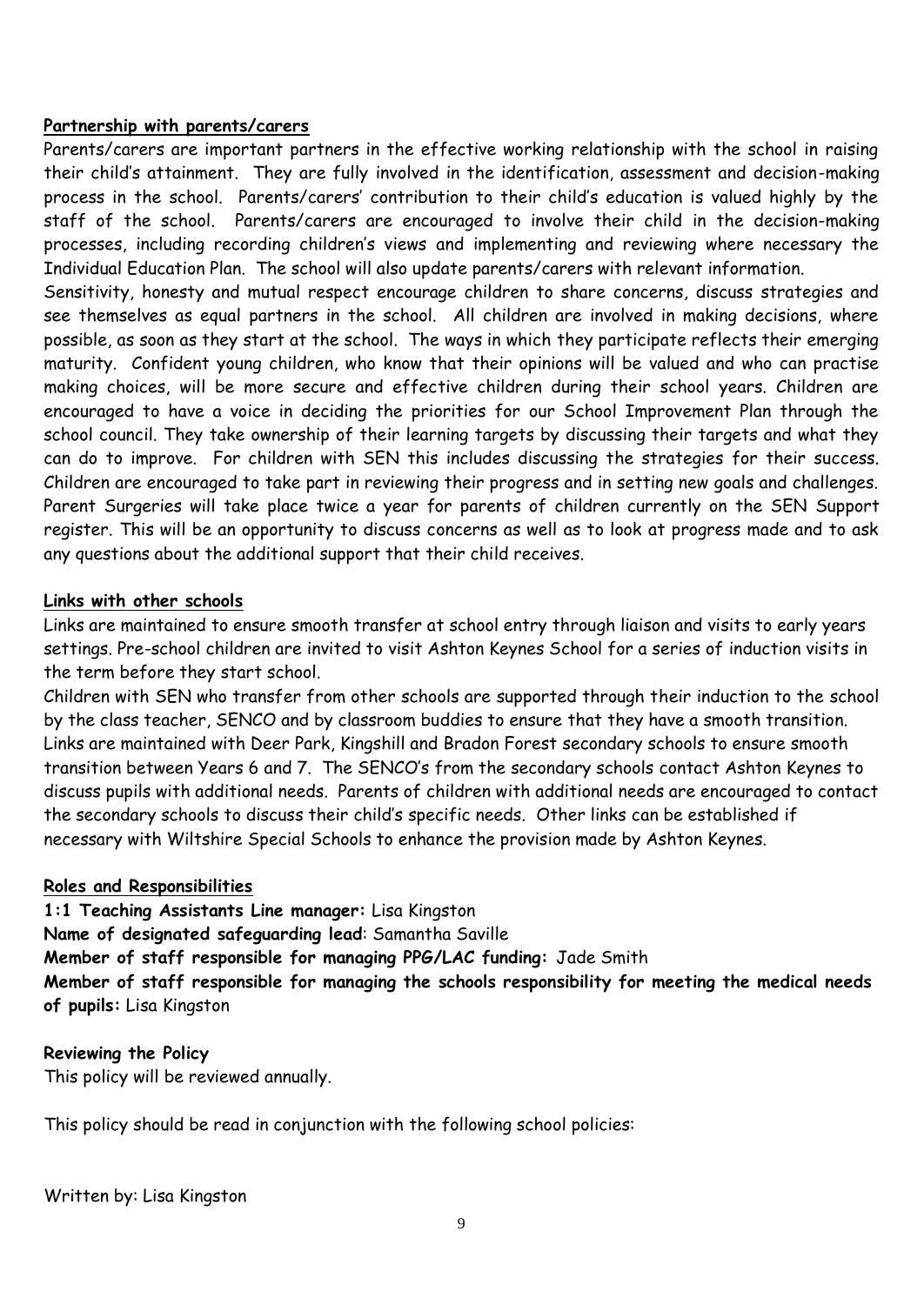Date: July 2021

Agreed by staff and Governors Date:

Signed:

Chair of Governors

*Appendices*

1.Roles and Responsibilities 2.Glossary of Terms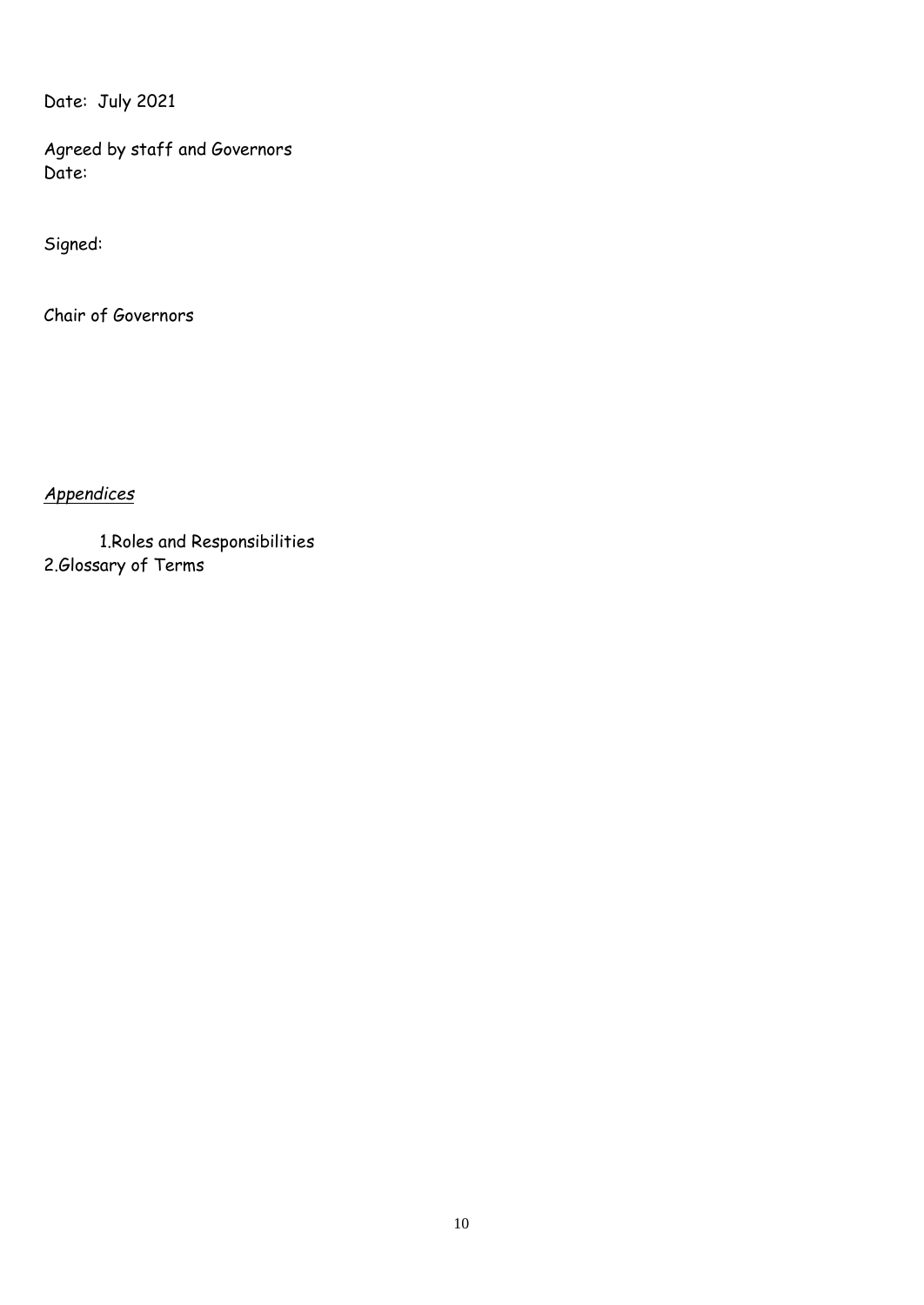# Appendix 1

#### *Responsibilities*

#### 1. Governor's Role

*"School governing bodies and proprietors must …… publish information about the arrangements for the admission of disabled children, the steps taken to prevent disabled children being treated less favourably than others, the facilities provided to assist access of disabled children, and their accessibility plans." xx "Where school governors are publishing information about their arrangements for disabled children and young people, this should be brought together with the information required under the Children and Families Act 2014". (paragraph xix Code of Practice 2014)*

### *The governors play an important role in:*

• Preparing and reviewing the Local Offer: Involving schools, colleges, health services and others Local authorities and their partner bodies and agencies must cooperate with each other in the development and review of the Local Offer. This is essential so that the Local Offer provides a comprehensive, transparent and accessible picture of the range of services available.

(paragraph 4.14 Code of Practice 2014)

• Publishing information about SEN .The governing bodies of maintained schools and maintained nursery schools and the proprietors of academy schools must publish information on their websites about the implementation of the governing body's or the proprietor's policy for pupils with SEN. The information published must be updated annually and any changes to the information occurring during the year must be updated as soon as possible.

(Paragraph 6.74 Code of Practice 2014)

- Ensuring that they are fully involved in developing and monitoring the school's SEN policy.
- Ensuring they are up-to-date and knowledgeable about the school's SEN provision, including how funding, equipment and personnel resources are deployed.
- Ensuring that the SEN provision is an integral part of the School Development Plan.
- Ensuring that the quality of SEN provision is continually monitored
- Ensuring that an annual report is provided to parents.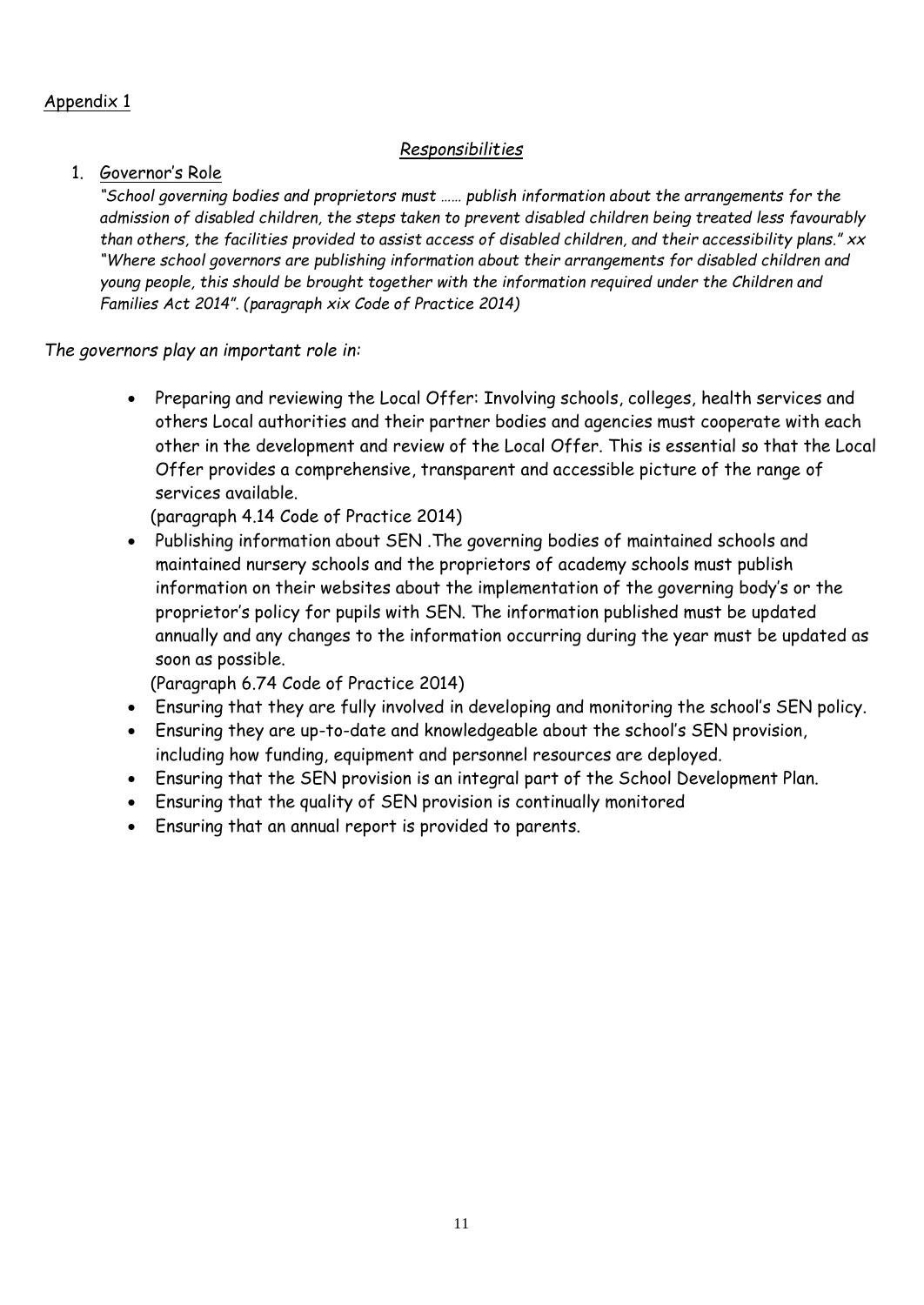# 2. SENCO's role

Currently the SENCO is Mrs L Kingston who is responsible for coordinating the provision of Special Educational Needs throughout the school. This will involve:

- overseeing the day-to-day operation of the school's SEN policy
- co-ordinating provision for children with SEN
- liaising with the relevant Designated Teacher where a looked after pupil has SEN
- advising on the graduated approach to providing SEN support a
- advising on the deployment of the school's delegated budget and other resources to meet pupils' needs effectively
- liaising with parents of pupils with SEN
- liaising with early years providers, other schools, educational psychologists, health and social care professionals, and independent or voluntary bodies
- being a key point of contact with external agencies, especially the local authority and its support services
- liaising with potential next providers of education to ensure a pupil and their parents are informed about options and a smooth transition is planned
- working with the headteacher and school governors to ensure that the school meets its responsibilities under the Equality Act (2010) with regard to reasonable adjustments and access arrangements
- ensuring that the school keeps the records of all pupils with SEN up to date

**Taken from the Code of Practice 0-25 (April 2015)**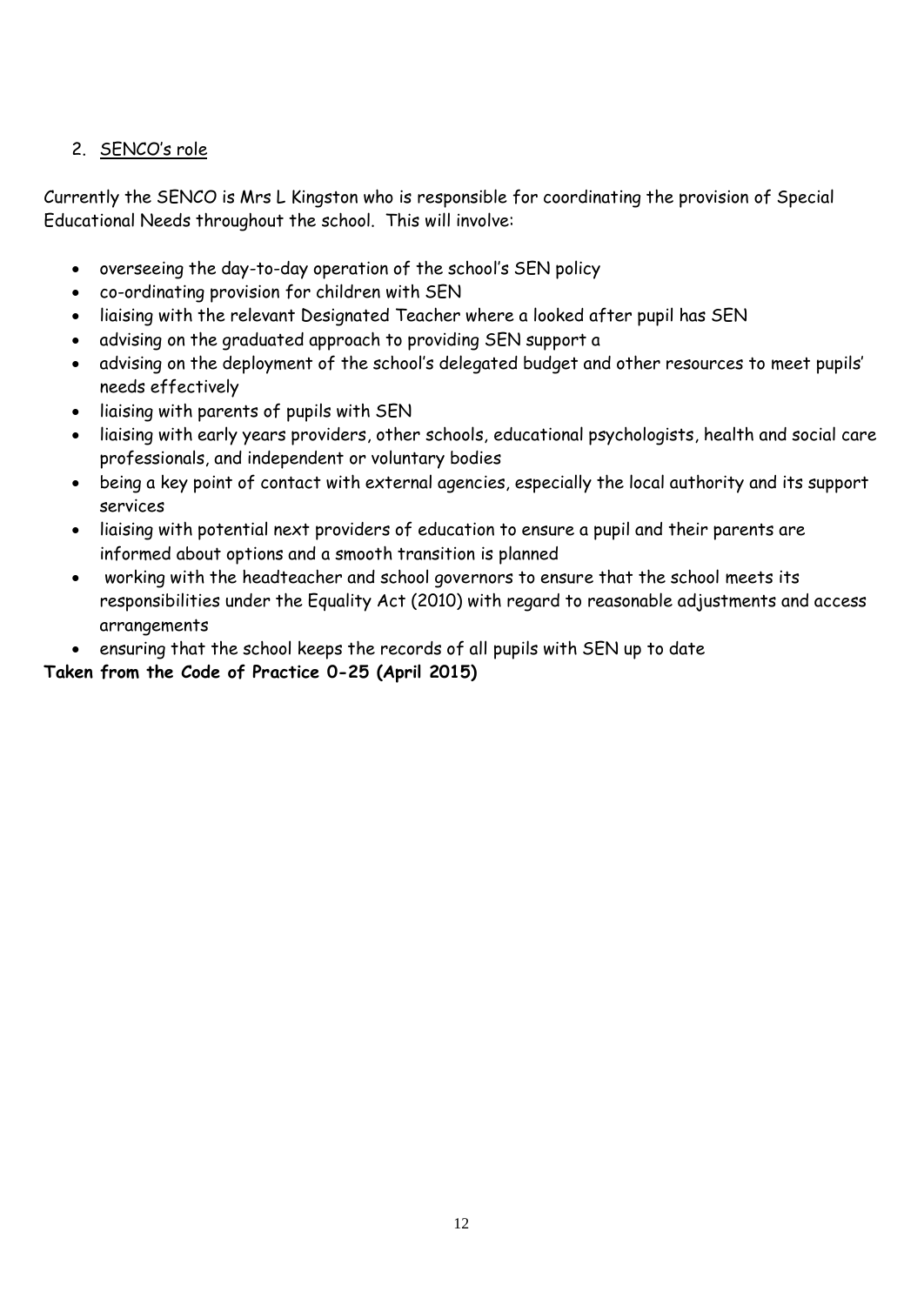## Appendix 2

#### Glossary of Terms

#### **Annual Review:**

the process of ensuring that a Statement of Special Educational Needs continues to describe the child's needs and how they should be met through a meeting held once each year. Contact Wiltshire Council if you would like a leaflet about the Annual Review System

#### **Assistant Education Officer (AEO):**

a local authority officer who, in addition to supporting the education officer has responsibility for SEN casework

#### **Code of Practice:**

a government document that schools, early years settings and local authorities follow when identifying children with SEN and meeting their needs.

#### **Department for Education (DfE):**

a national government department

#### **Differentiation:**

the way in which the early years setting/school's curriculum and teaching methods are adapted to meet the needs of a child

#### **District Inclusion Support Meeting (DISM):**

a meeting (often held in a District Specialist Centre) to plan and co-ordinate services for children requiring intensive support in the Early Years

**Early Years:**  birth to five years

#### **Early Years settings:**

all pre-school education provision, such as nursery classes and schools, day nurseries, childminders, portage services, pre-schools and District Specialist Centres

#### **Early Years Foundation Stage:**

the framework used by all early years settings which sets out standards and provides a flexible approach which supports learning and development until the end of the reception year at school

#### **Education Health and Care Plan (EHC Plan)**

a family centred and outcome focussed approach to providing additional support for pupils. The EHC planning process provides more room for joined up decision making than the very SEN focused SEN statementing process.

**Educational Psychologist (EP):**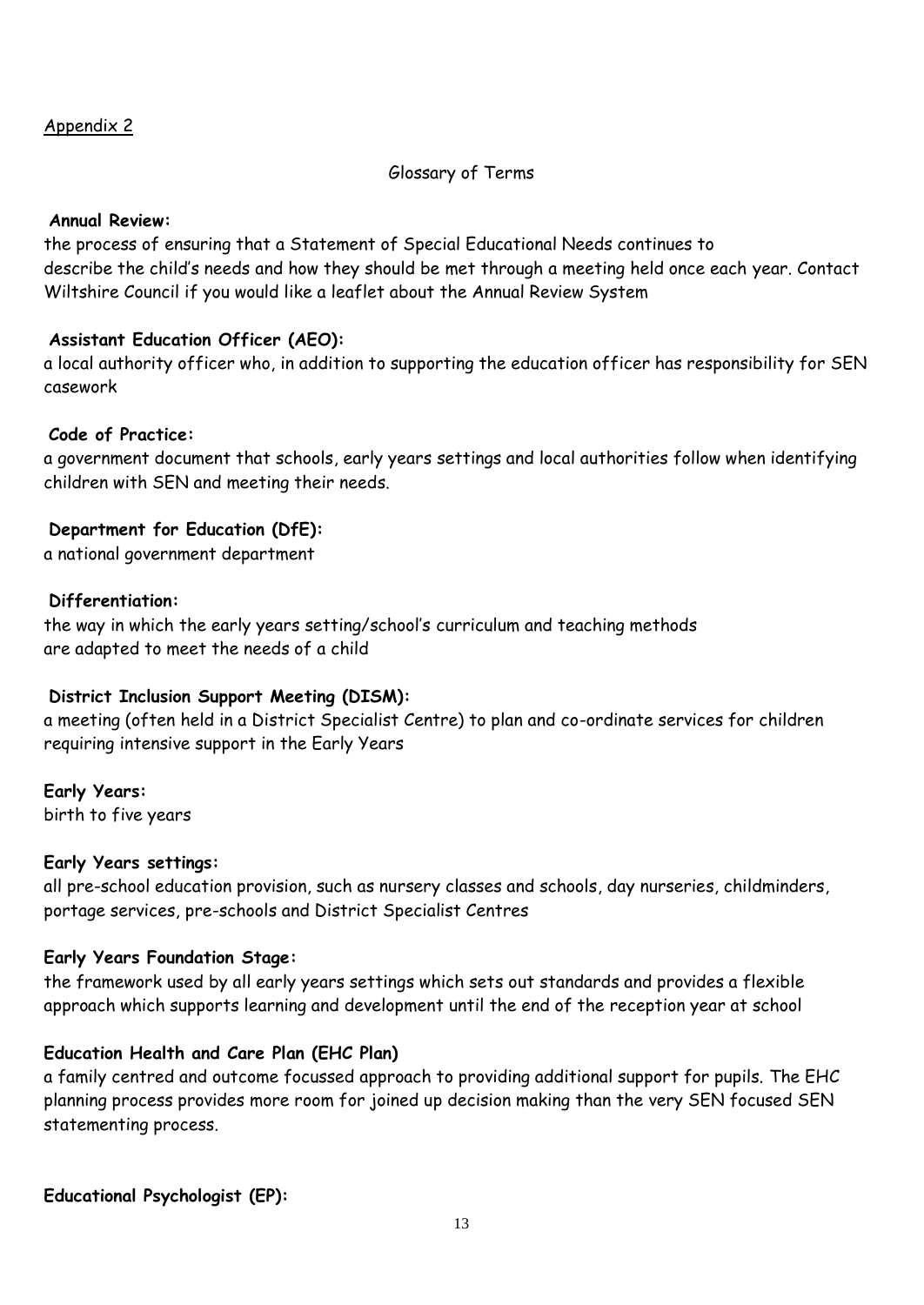a professional employed by the local authority to assess a child's Special Educational Needs and to give advice to schools and settings as to how the child's needs can be met

# **Education Officer (EO):**

an officer of the local authority dealing with provision and placement of children with special educational needs, particularly those with a Statement or undergoing

Statutory Assessment. See also Named Local Authority Officer and Assistant Education Officer

## **Educational Welfare Officer (EWO):**

an officer of the local authority dealing with young people who have irregular attendance or frequent absence from school. EWOs look at reasons for attendance problems and work with teams from Social Care to identify and support children involved in child protection procedures

#### **Enhanced Learning Provision:**

an individualised and flexible programme of support put in place by all non-selective mainstream secondary schools in Wiltshire (from Sept 08), to meet the high level learning needs of the most needy pupils, who often have a combination of special educational needs.

### **Individual Education Plan:**

a plan written by an early years practitioner/teacher/SENCO, outlining the way the child's needs are being met, and setting SMART targets and shared with parents

### **Occupational Therapist (OT):**

a professional trained to give advice on equipment, adaptations and activities to support the learning/ social development of people with physical, emotional or behavioural difficulties

#### **Paediatrician (community):**

a doctor who specialises in children's diseases and may be responsible for the continuing care of children with special educational needs both before school entry and in special and mainstream schools

# **Parent Partnership Service (known as ask Parent Partnership in Wiltshire):**

a service which provides information and support to parents/carers whose children have special educational needs.

# **Pastoral Support Plan (PSP):**

a plan drawn up by a school to support a child at serious risk of disaffection or exclusion. If a PSP is being written for a child who has special educational needs it should not replace their Individual Education Plan

#### **'P' Levels:**

performance levels used to assess a child who is not yet working within the National Curriculum levels of attainment

#### **Provision:**

the extra or different help given to children with special educational needs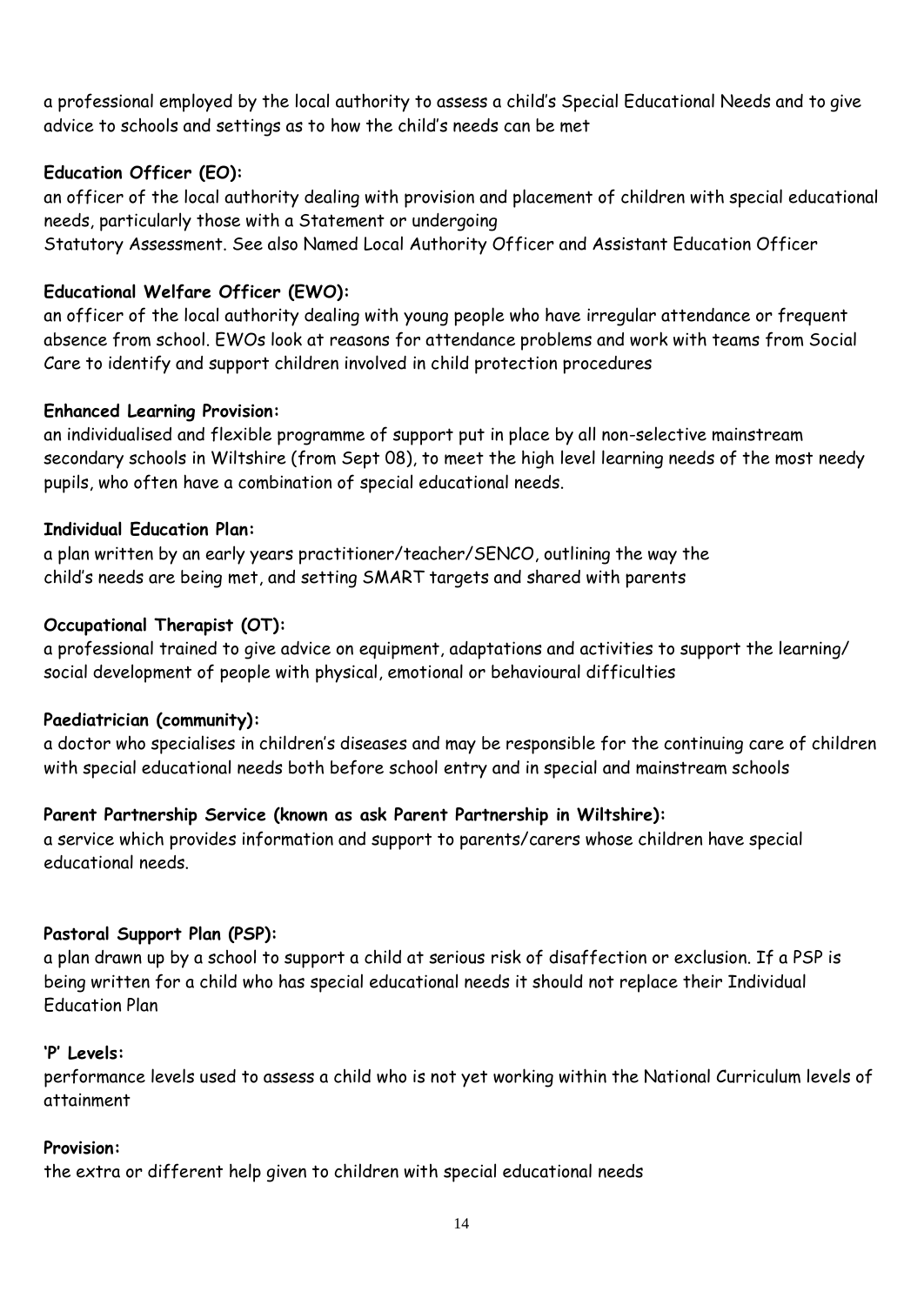#### **Provision mapping:**

a way of identifying the range of provision available to all pupils in a school, which is additional to and different from the school's differentiated curriculum. It can be used as part of the planning process for a child with additional needs

### **Portage:**

home-based educational support for pre-school children with special educational needs

# **'SMART' targets:**

targets which are **S**pecific, **M**easurable, **A**greed, **R**ealistic and **Ti**med. This is what targets for individual children should be like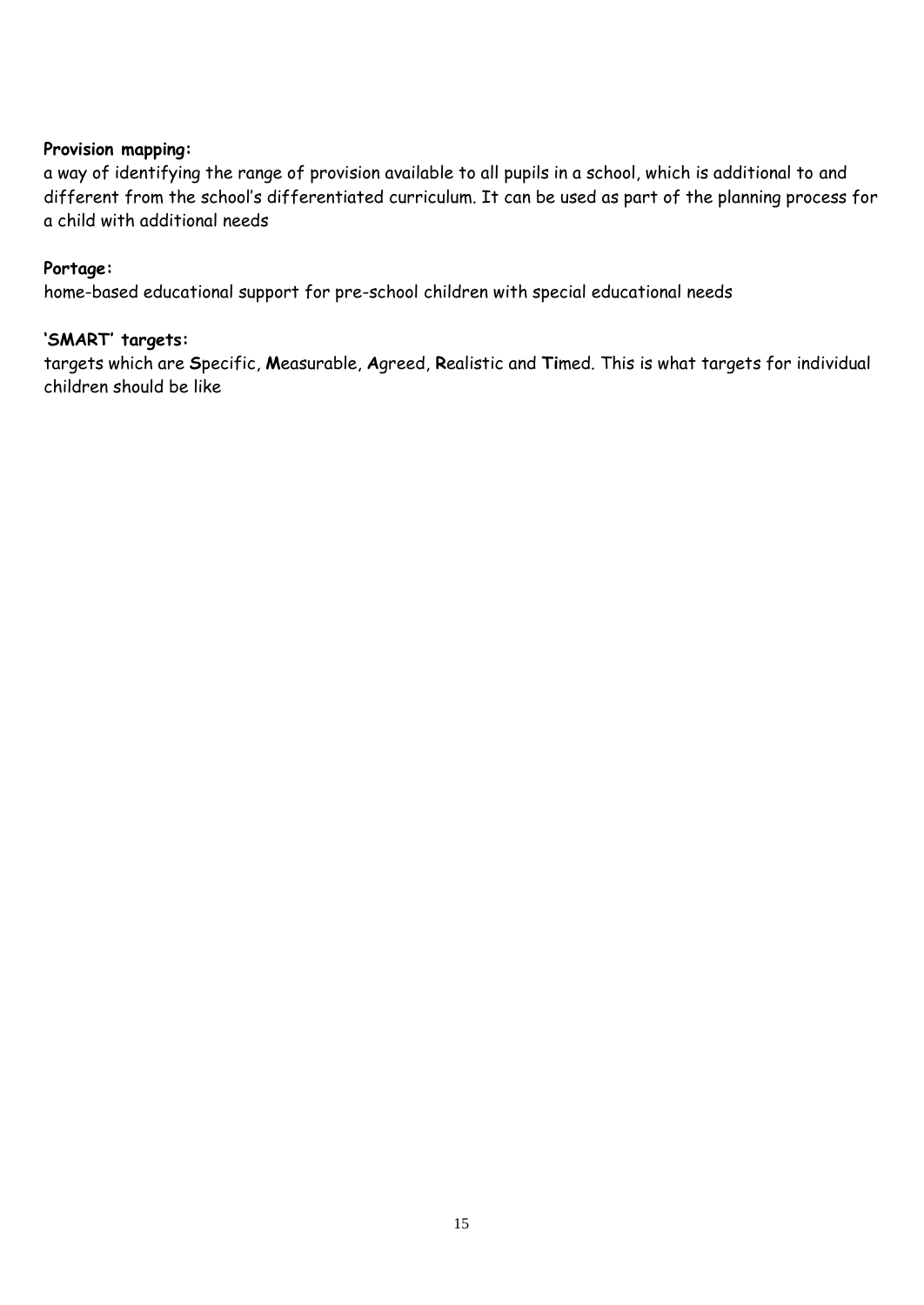## **Special Educational Needs (SEN):**

the needs of children who have a learning difficulty, which means that they require special educational provision to be made for them. Children who have a learning difficulty find it harder to learn than the majority of children of the same age, or they have a disability which prevents or hinders them from accessing the education provided for other children

### **Special Educational Needs Co-ordinator (SENCO):**

the person responsible for the planning of special educational needs within school or early years settings

#### **(SENDIST) Special Educational Needs and Disability Tribunal:**

an independent body that hears appeals against decisions made by the local authority on Statutory Assessments and Statements

#### **Specific Learning Difficulties (SpLD):**

learning difficulties in specific areas, such as dyslexia or dyspraxia

#### **Speech & Language Therapist:**

a professional trained to give specialist assessments, advice and treatment for children with communication difficulties

### **Statement of Special Educational Needs:**

a legal document that sets out a child's needs and the extra help he/she should get

#### **Statutory Assessment:**

a very detailed assessment of a child's special educational needs. It includes parental, educational, psychological and medical advice and also the advice of any other professional involved with the child. It may lead to a Statement of Educational Needs. Contact Wiltshire County Council if you would like a leaflet about Statutory Assessments

# **Transition Inclusion Support Meeting (TISM):**

a meeting held for children who require additional support during the transition to school, to plan a flexible and individual programme of transition into school life. It will involve parents/ carers as well as professionals who have been involved with the child, and representatives from the child's new school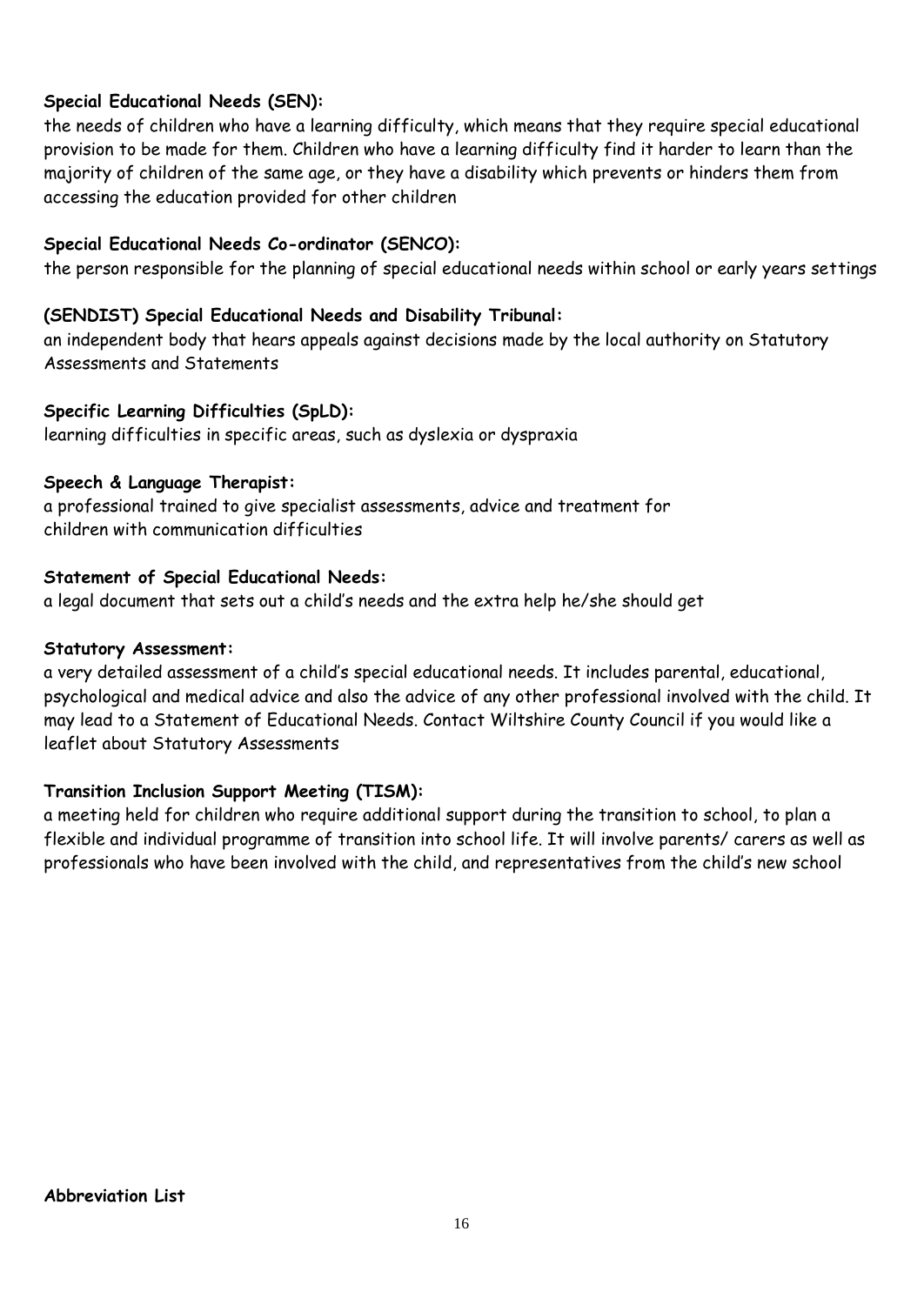The following list contains abbreviations that you may see written in relation to a child's Special Educational Needs.

**ADD** Attention Deficit Disorder **ADHD** Attention Deficit Hyperactivity Disorder **AEO** Assistant Education Officer **ASD** Autistic Spectrum Disorder **ask** Advice on Services for kids **BESD** Behavioural, Emotional and Social Development **BSL** British Sign Language **BSS** Behaviour Support Service **CAF** Common Assessment Framework **CoP** Code of Practice **DCE** Department for Children and Education (Wiltshire Council) **DfE** Department for Education (government) **\*DISM** District Inclusion Support Meeting **EA** Equality Act **EHC** Education, Health and Care Plan **ENT** Ear, Nose and Throat **EO** Education Officer **EP** Educational Psychologist **EWO** Educational Welfare Officer **EY** Early Years **HI** Hearing Impairment **IEP** Individual Education Plan